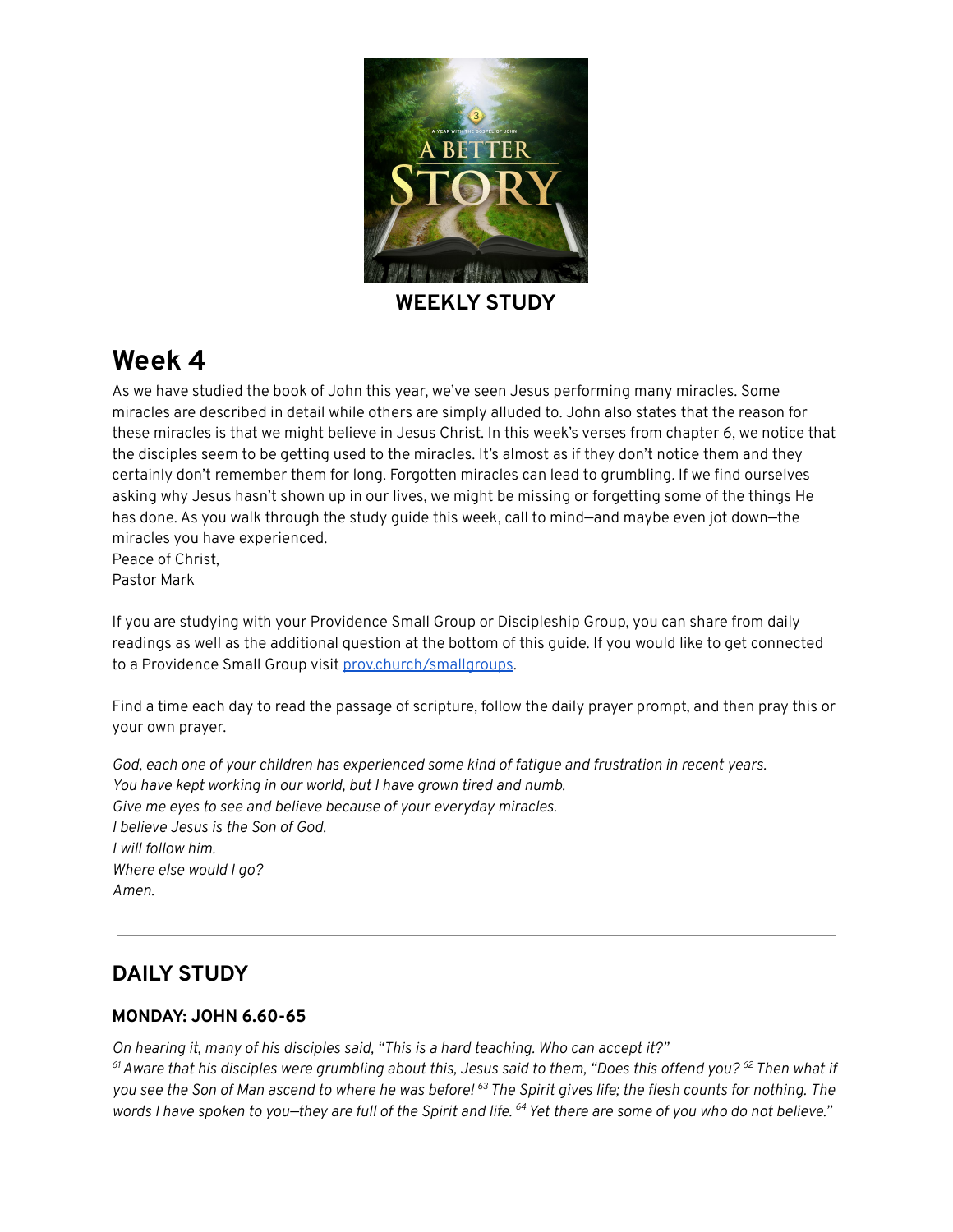For Jesus had known from the beginning which of them did not believe and who would betray him. <sup>65</sup> He went on to say, "This is why I told you that no one can come to me unless the Father has enabled them."

- *●* Jesus had just described the act and sacrament of communion, the Last Supper. We have the advantage of having experienced taking bread and juice *in remembrance* of Jesus, but the disciples had not yet gathered around the table and heard these words. Is it understandable that they would be offended by Jesus' invitation to eat his flesh and drink his blood? Jesus is putting his earthly body in heavenly perspective. Jesus' disciples require the spiritual food of taking Jesus into ourselves.
- Jesus, you are the food I need for life in the Spirit. Hold me through the challenges of your teachings *that I may believe.*

## **TUESDAY: JOHN 6.66-69**

*From this time many of his disciples turned back and no longer followed him.*

*<sup>67</sup> "You do not want to leave too, do you?" Jesus asked the Twelve.*

<sup>68</sup> Simon Peter answered him, "Lord, to whom shall we go? You have the words of eternal life. <sup>69</sup> We have come *to believe and to know that you are the Holy One of God."*

- Perhaps it should not surprise us that many of Jesus' disciples turned back after they heard him describe that his body would be given up for them. In the hours following undeniable miracles, witnesses to those miracles chose the perceived safety of a known but small life. Are you ever tempted to stick with the flow of the world's status quo? When have you made the bold choice of sticking with Jesus even when doing so means going against the grain?
- God, today I choose to stick with Jesus. To whom shall I go? Jesus is the Holy One of God. May I *continue to choose him every day.*

## **WEDNESDAY: COLOSSIANS 2.11-12**

In him you were also circumcised with a circumcision not performed by human hands. Your whole self ruled by the flesh was put off when you were circumcised by Christ, <sup>12</sup> having been buried with him in baptism, in which you were also raised with him through your faith in the working of God, who raised him from the dead.

- The idea of *going all-in with Jesus* was given the sign of baptism. This sign was connected with the previous sign of circumcision which required a commitment by Jewish males. For followers of Jesus, the whole flesh is put off and buried in the waters of baptism allowing us to raise up with Jesus into new life.
- Jesus, mark my heart and lead me to (or remind me of) the waters of my baptism. I am raised up and *made new in you!*

## **THURSDAY: 1 CORINTHIANS 11.23-26**

The Lord Jesus, on the night he was betrayed, took bread, <sup>24</sup> and when he had given thanks, he broke it and said, "This is my body, which is for you; do this in remembrance of me." <sup>25</sup> In the same way, after supper he took the cup, saying, "This cup is the new covenant in my blood; do this, whenever you drink it, in remembrance of me." <sup>26</sup> For whenever you eat this bread and drink this cup, you proclaim the Lord's death until he comes.

*●* Desperation and hope lead us to continually remember the meal in the upper room, and the death and resurrection of Jesus…until he returns. We are marking time in communion. *Come, Lord Jesus—in this bread and wine, into my life, and into this broken world.*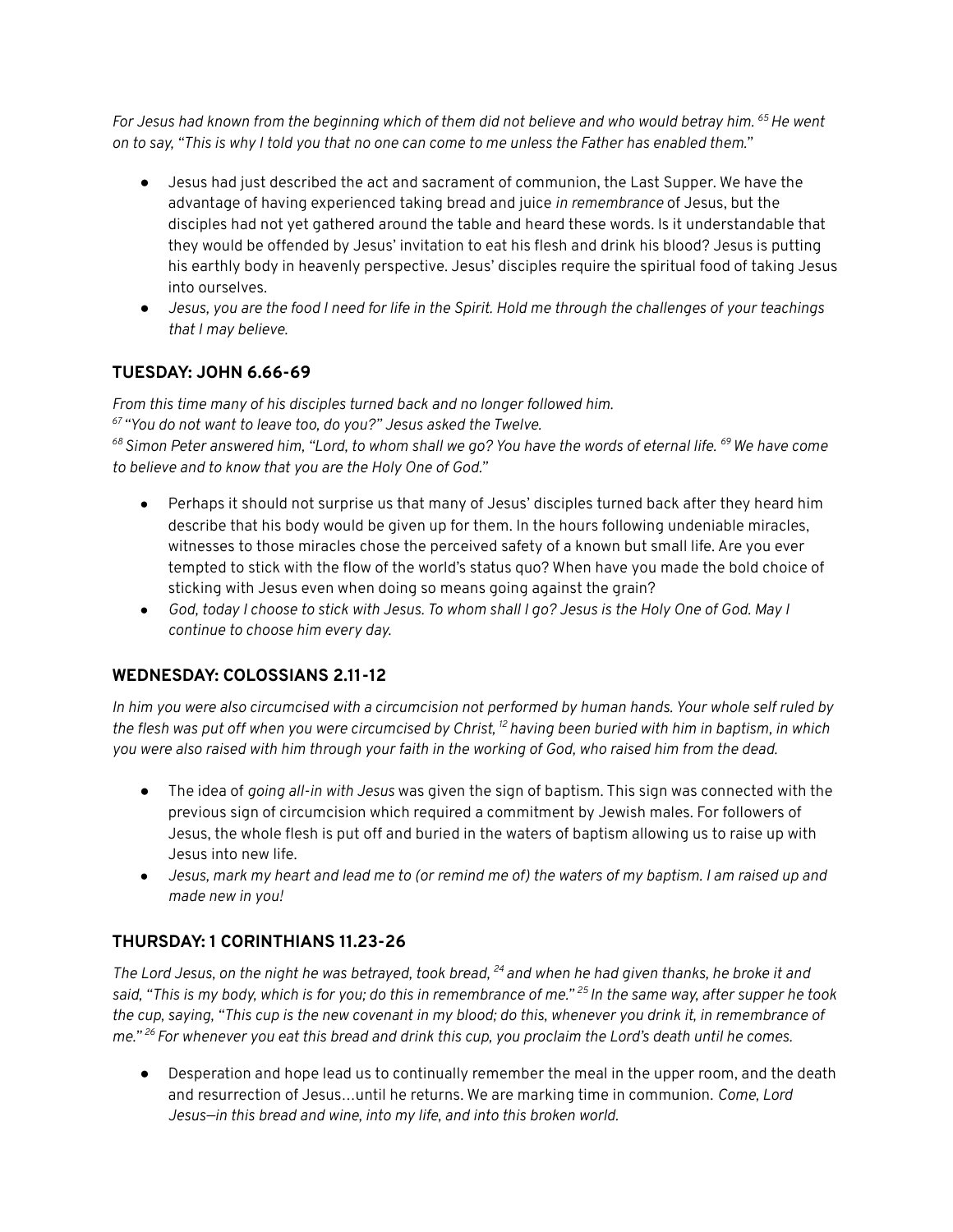• Jesus, I repent of covenants taken too lightly in my life. The new covenant in your blood allows bread *and juice to keep me close to you until your return.*

#### **FRIDAY: JOHN 6.12-24-26**

Very truly I tell you, unless a kernel of wheat falls to the ground and dies, it remains only a single seed. But if it dies, it produces many seeds. <sup>25</sup> Anyone who loves their life will lose it, while anyone who hates their life in this world will keep it for eternal life. <sup>26</sup> Whoever serves me must follow me; and where I am, my servant also will be. *My Father will honor the one who serves me.*

- *●* Once you've given your life to Jesus, you are all-in. You've gone under the water, you've received his presence. Just as a kernel of wheat is *life* given up completely so that *more life* might be produced, our lives given to the work and mission of Jesus are meant to produce a Kingdom harvest. In what ways is your commitment to Christ producing fruit?
- *● Jesus, my life is in you. May I give my life to serve you today.*

#### **SATURDAY: EXODUS 16.2-4**

In the desert the whole community grumbled against Moses and Aaron. <sup>3</sup> The Israelites said to them, "If only we had died by the Lorp's hand in Egypt! There we sat around pots of meat and ate all the food we wanted, but *you have brought us out into this desert to starve this entire assembly to death." <sup>4</sup> Then the LORD said to Moses, "I will rain down bread from heaven for you.*

- Grumbling after major miracles was not a new phenomenon with Jesus' disciples. We often find ourselves grumbling soon after God has shown up in a powerful way. Why do we forget so quickly? Have you ever become numb to the daily blessings of God? If a blessing shows up today, how will you mark it and remember it tomorrow and in years to come?
- *● Jesus, show up in the wilderness of my thoughts and day-to-day encounters. Thank you for your provision and extraordinary miracles. I look up for the bread you rain down.*